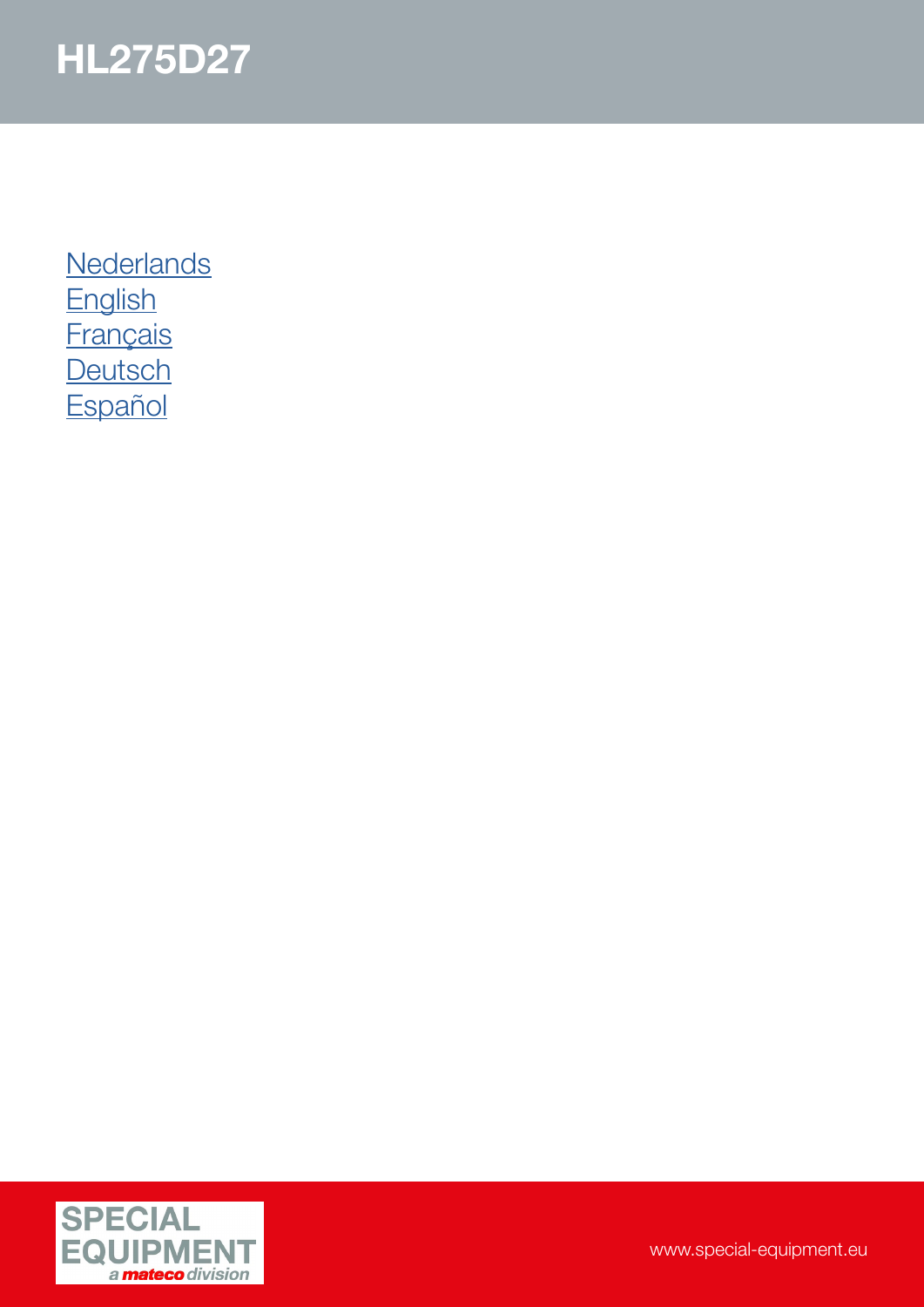<span id="page-1-0"></span>

#### Technische specificaties

| <b>Platformhoogte</b>       | 25,10 m              |
|-----------------------------|----------------------|
| Werkhoogte                  | 27,00 m              |
| Max. hefvermogen            | 1000 kg              |
| Platformlengte/uitgeschoven | 6,57 m/8,25 m        |
| Platformverlenging          | 1,68 m               |
| <b>Platformbreedte</b>      | $2,50 \; \mathrm{m}$ |
| Max. scheefstand            | $3^{\circ}$          |
| Hoogte (+leuning)           | 3,89 <sub>m</sub>    |
| Hoogte (-leuning)           | $3.13 \text{ m}$     |
| Stempels                    | ja                   |
| <b>Banden</b>               | ruw terrein          |
| Lengte                      | $6,57 \; m$          |
| <b>Breedte</b>              | 2,65 m               |







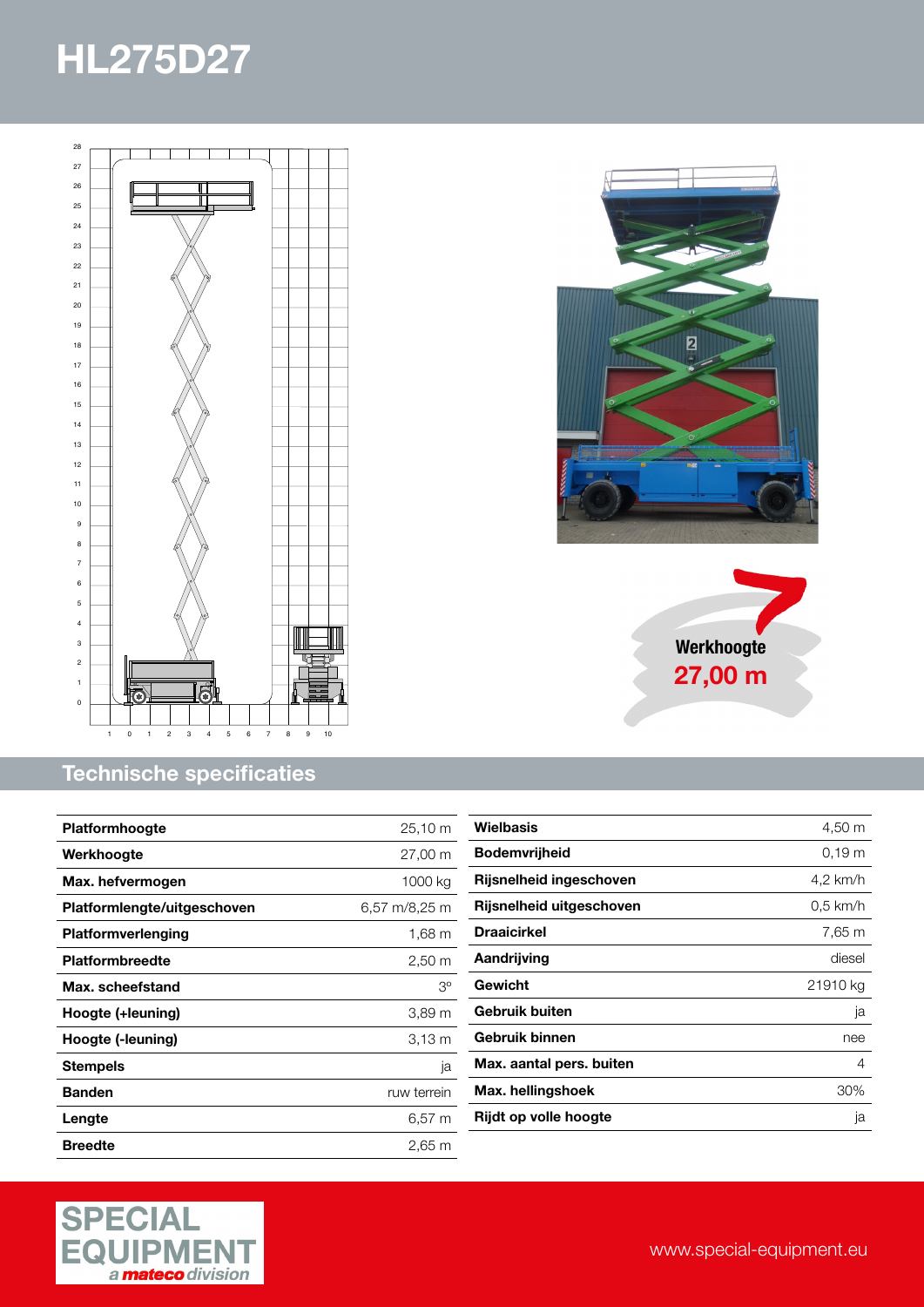<span id="page-2-0"></span>

### Technical specifications

| <b>Platform height</b>      | $25,10 \; \text{m}$  |
|-----------------------------|----------------------|
| Working height              | 27,00 m              |
| Capacity                    | 1000 kg              |
| Platformlength/extended     | 6,57 m/8,25 m        |
| <b>Platformextension</b>    | 1,68 m               |
| <b>Platformwidth</b>        | $2,50 \; \mathrm{m}$ |
| Maximum outrigger levelling | Зο                   |
| Height (rails up)           | 3,89 m               |
| Height (rails lowered)      | 3.13 m               |
| <b>Outriggers</b>           | ves                  |
| Tires                       | rough terrain        |
| Length                      | $6,57 \; m$          |
| Width                       | $2,65 \; m$          |

| Wheelbase                | 4,50 m             |
|--------------------------|--------------------|
| Groundclearance          | $0,19 \, \text{m}$ |
| Drive speed - stowed     | 4,2 km/h           |
| Drive speed - raised     | $0,5$ km/h         |
| Turning radius           | 7,65 m             |
| Power                    | diesel             |
| Weight                   | 21910 kg           |
| Indoor use               | no                 |
| Outdoor use              | yes                |
| Max. no. People outdoors | 4                  |
| Gradability              | 30%                |
| Drives fully raised      | yes                |
|                          |                    |





Working height 27,00 m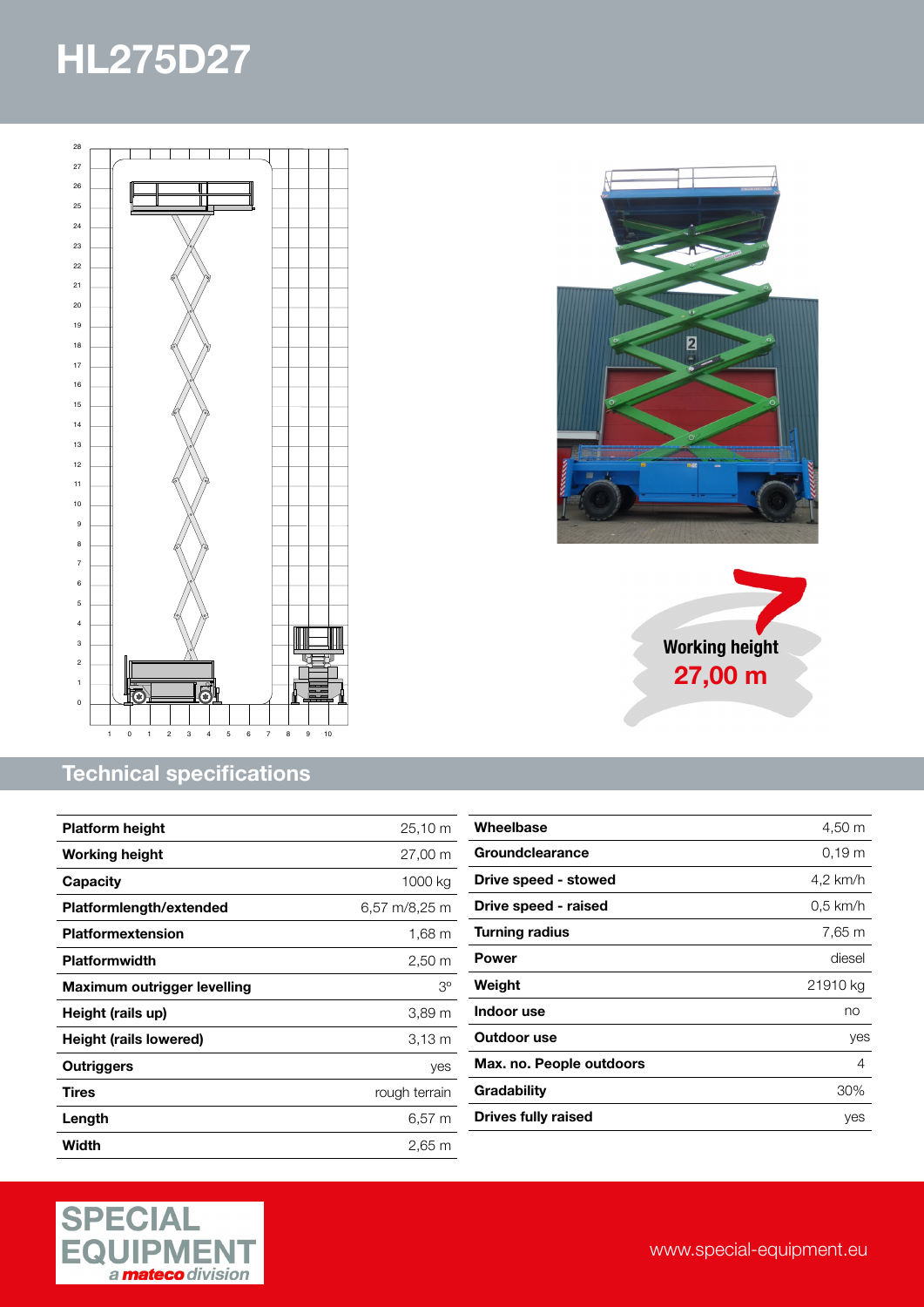<span id="page-3-0"></span>

### Specifications techniques

| Hauteur de plate-forme                    | $25,10 \; \text{m}$   |
|-------------------------------------------|-----------------------|
| Hauteur de travail                        | 27,00 m               |
| Capacité de levage                        | 1000 kg               |
| Longueur de la plate-forme/avec extension | $6,57/8,25 \text{ m}$ |
| <b>Extension de la plate-forme</b>        | 1,68 m                |
| Largeur de la plate-forme                 | 2,50 m                |
| Aptitude en pente                         | $3^{\circ}$           |
| Hauteur hors tout garde-corps élevés      | 3,89 m                |
| Hauteur hors tout, garde-corps rabaissés  | $3.13 \text{ m}$      |
| <b>Stabilisateurs</b>                     | oui                   |
| <b>Roues</b>                              | tout terrain          |
| Longueur                                  | $6,57 \; m$           |
| Largeur                                   | 2.65 m                |





| <b>Empattement</b>                            | 4,50 m            |
|-----------------------------------------------|-------------------|
| Garde au sol                                  | 0.19 <sub>m</sub> |
| Vitesse de translation - plate-forme abaissée | 4,2 km/h          |
| Vitesse de translation - plate-forme élevée   | $0.5$ km/h        |
| Rayon de braquage externe                     | 7,65 m            |
| Courant                                       | diesel            |
| <b>Poids</b>                                  | 21910 kg          |
| Utilisation en intérieur                      | non               |
| Utilisation en extérieur                      | oui               |
| Nombre de personnes maximum en extérieur      | 4                 |
| Aptitude en pente                             | 30%               |
| <b>Translation à toute hauteur</b>            | oui               |
|                                               |                   |

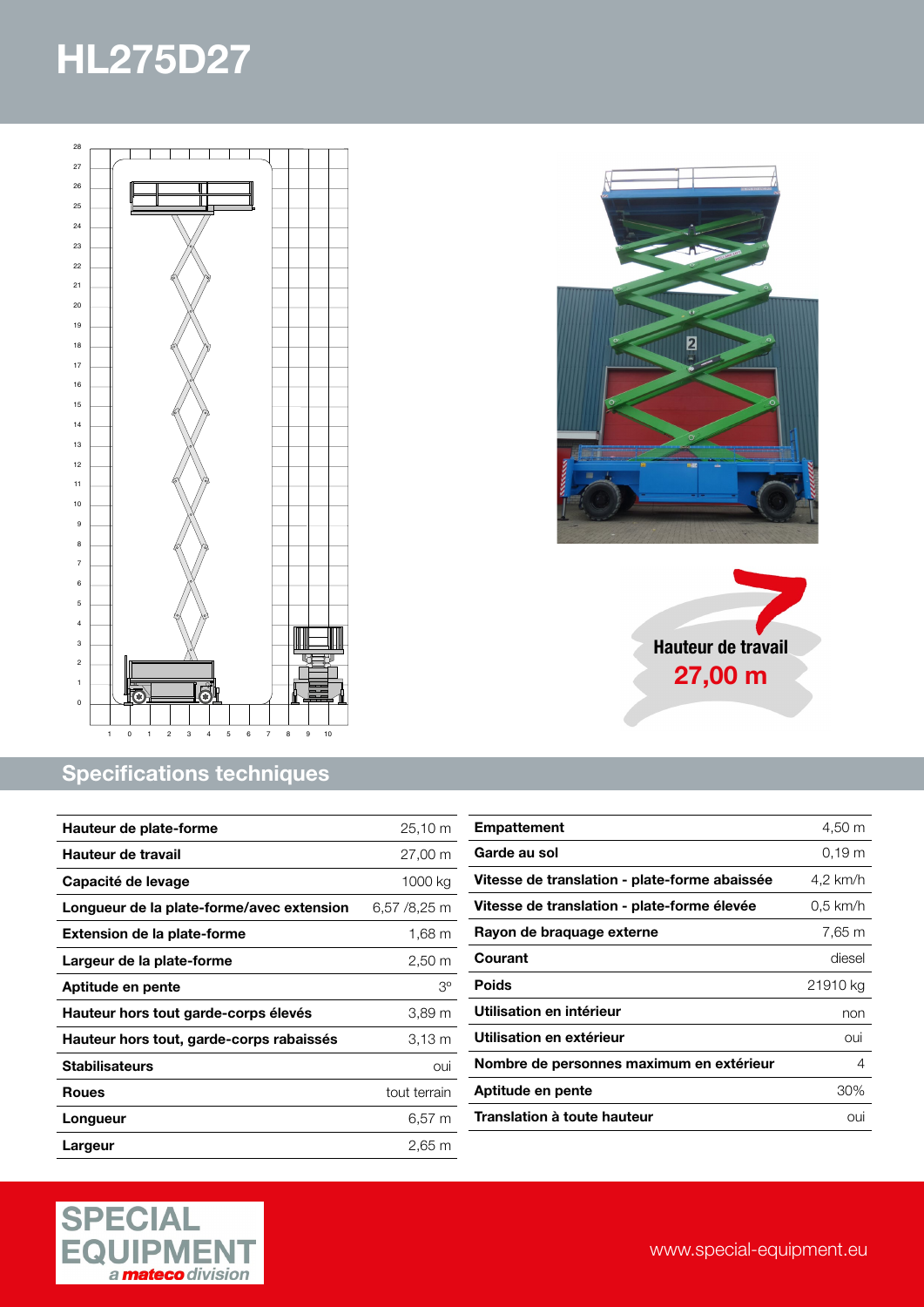<span id="page-4-0"></span>

### **Datenblatt**

| Max. Platformhoehe                  | 25,10 m              |
|-------------------------------------|----------------------|
| Max. Arbeitshoehe                   | 27,00 m              |
| Tragfaehigkeit                      | 1000 kg              |
| Platformlaenge/ausgeschoben         | 6,57 m/8,25 m        |
| Platformausschub                    | 1,68 m               |
| <b>Platformbreite</b>               | $2,50 \; \mathrm{m}$ |
| Nivellierung max. mit Abstuetzungen | $3^{\circ}$          |
| Hoehe eingefahren                   | 3,89 <sub>m</sub>    |
| Hoehe heruntergeklappt              | 3.13 <sub>m</sub>    |
| Abstuetzungen                       | ja                   |
| Reifen                              | antrieb: 4*4         |
| Laenge                              | 6,57 m               |
| <b>Breite</b>                       | $2,65 \; \mathrm{m}$ |





| <b>Radstand</b>                         | 4,50 m            |
|-----------------------------------------|-------------------|
| <b>Bodenfreiheit</b>                    | 0.19 <sub>m</sub> |
| Fahrgeschwindigkeit eingefahren         | 4,2 km/h          |
| Fahrgeschwindigkeit ausgefahren         | $0.5$ km/h        |
| Wenderadius aussen                      | 7,65 m            |
| Antriebsart                             | diesel            |
| Gewicht                                 | 21910 kg          |
| Verwendung (innen)                      | nein              |
| Verwendung (aussen)                     | ja                |
| Max. Personen auf der Platform (aussen) | 4                 |
| Steigfaehigkeit eingefahren             | 30%               |
| Verfahrbar bis max. Höhe                | ja                |
|                                         |                   |